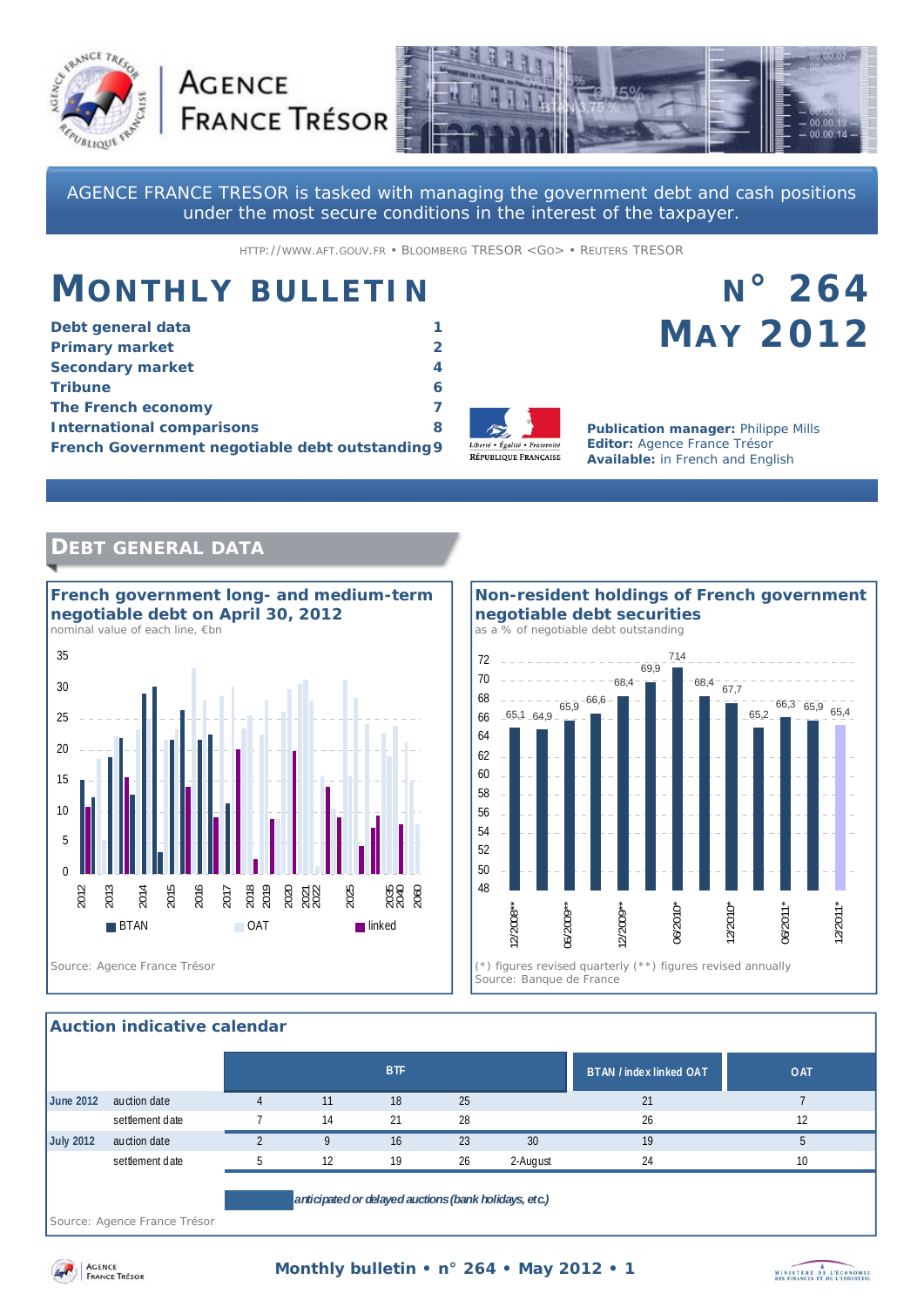#### **NEWS BRIEF**

#### **Presidential elections have no impact on French debt**

As was the case for the downgrade of France's credit rating by S&P to AA+ from AAA in mid-January, while the other agencies maintained an AAA rating, the presidential election campaign and result had no significant effect on France's financing terms. France still enjoys historically low yields.

Before the second round of the presidential election, the AFT issued €7.43bn in OATs for bids of €18.63bn. The bid-to-cover ratio worked out to 2.50, which is much higher than the average for BTAN/OAT auctions in 2011 (2.38); proof that investors still see long-term French debt as a defensive investment. The weighted average yield was down for all four lines issued. On the OAT April 2022 (10 years), it stood at 2.96%, down by 2 basis points compared to the 2.98% yield posted at the 5 April auction.

While S&P, Moody's and Fitch published an analysis showing that the election of François Hollande had not in itself had any impact on France's credit rating and the first two BTF auctions after the elections on 7 and 14 May showed sound bid-to-cover ratios of 2.34 and 2.71. The latter ratio was higher than the 2.67 ratio seen before the second round of the elections. On 7 May, the yield on the 12-month BTF hit a historic low of 0.174%.

The eagerly awaited auction on 16 May saw exceptional demand. The AFT issued €7.996bn in medium-term debt (BTANs and OATs) versus bids of €23.65bn, for a bid-to-cover ratio of 2.96, compared to 2.58 in April. The yield on the BTAN February 2017 (5 years) was 1.72%, which was the lowest yield ever for a 5-year BTAN since the creation of the euro.

Despite the turbulent market environment, the weighted average yield on medium long-term debt stood at 2.25% 2,23% in the first five months of the year. If the cost of borrowing stays at 2.25% 2,23% until the end of 2012, it would be the lowest for France since the creation of the euro. The lowest yields over a full year since the creation of the euro zone were 2.53% in 2010 and 2.80% in 2011.

While financing terms on the primary market improved, French yields on the secondary market were little affected by the market tension following the Greek general elections. They were relatively stable compared to yields in other euro area countries. Between 2 February and 30 May, they varied by only 59 basis points, compared to a variation between 76 and 174 basis points for the other large European sovereign issuers.

#### **PRIMARY MARKET**





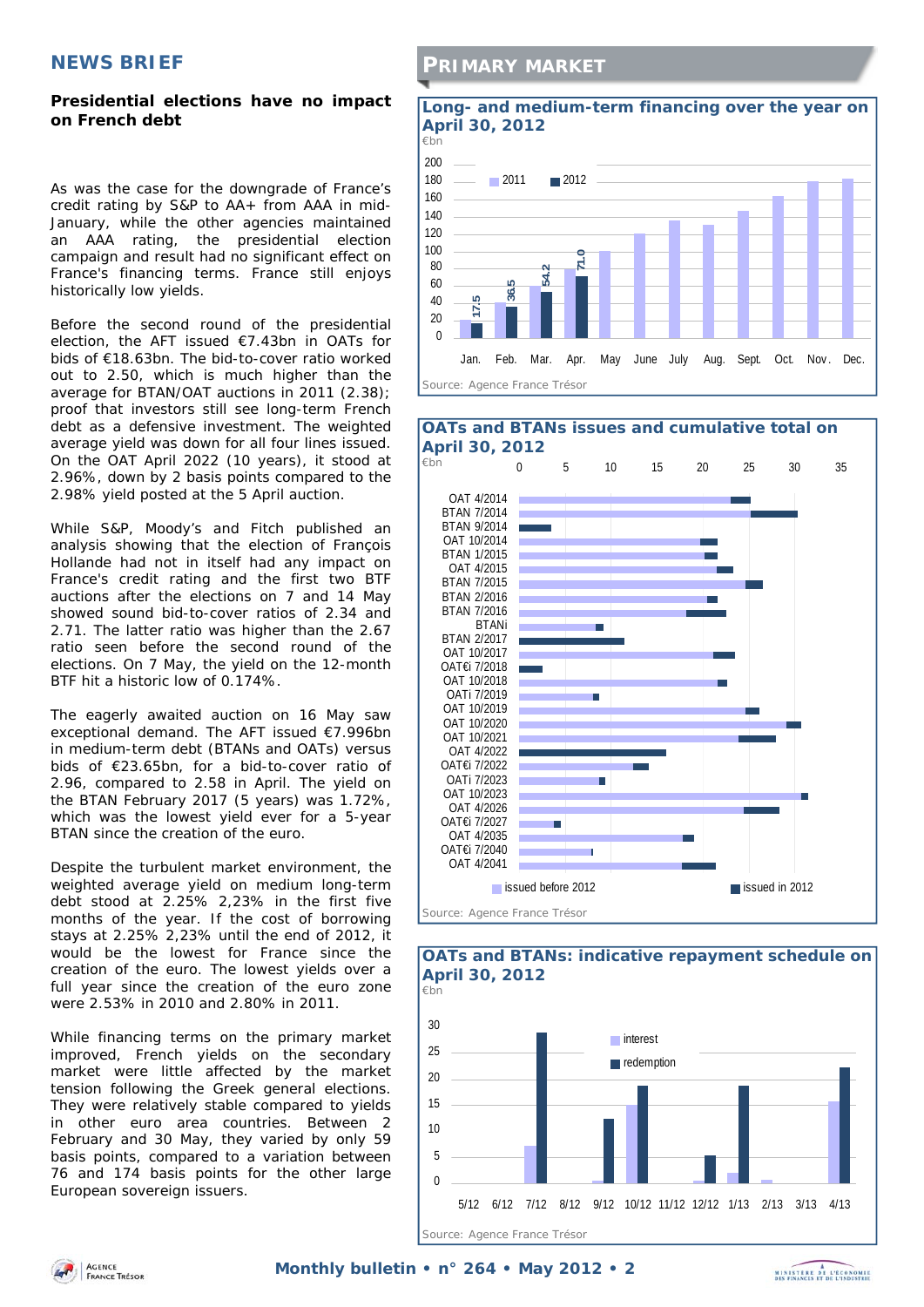## **OAT and BTAN auctions – April 2012**

*€m* 

|                            | OAT 6 years          | OAT 10 years | OAT 15 years | OAT 30 years             | BTAN 2 years         | OAT 3 years | BTAN 5 years | OAT€i 6 years        |
|----------------------------|----------------------|--------------|--------------|--------------------------|----------------------|-------------|--------------|----------------------|
|                            | 10/25/2017           | 4/25/2022    | 4/25/2026    | 4/25/2041                | 9/25/2014            | 4/25/2015   | 2/25/2017    | 7/25/2018            |
|                            | 4.25%                | 3.00%        | 3.50%        | 4.50%                    | 0.75%                | 3.50%       | 1.75%        | 0.25%                |
| Auction date               | 4/5/2012             | 4/5/2012     | 4/5/2012     | 4/5/2012                 | 4/19/2012            | 4/19/2012   | 4/19/2012    | 4/19/2012            |
| Settlement date            | 4/11/2012            | 4/11/2012    | 4/11/2012    | 4/11/2012                | 4/24/2012            | 4/24/2012   | 4/24/2012    | 4/24/2012            |
| Amount announced           | $< 7,000 -- 8,500 >$ |              |              |                          | $< 7,000 -- 8,000 >$ |             |              | $< 2,000 -- 3,000 >$ |
| Bid amount                 | 4,280                | 11,075       | 3.735        | 3,335                    | 8,105                | 5.190       | 7.270        | 4,185                |
| Amount served              | 1,310                | 4.319        | 1.575        | 1,235                    | 3,545                | 1.730       | 2.698        | 2,520                |
| NCTs after auction         |                      | 350          | 0.094        |                          | 0.000                | 0.000       | 0.000        | 0.000                |
| <b>Total issued amount</b> | 1,310                | 4.669        | 1.669        | 1.235                    | 3.545                | 1.730       | 2.698        | 2.520                |
| Bid-to-cover ratio         | 3.27                 | 2.56         | 2.37         | 2.70                     | 2.29                 | 3.00        | 2.69         | 1.66                 |
| Weighted average price     | 111.91%              | 100.15%      | 100.44%      | 112.44%                  | 99.77%               | 107.18%     | 99.63%       | 98.24%               |
| Yield to maturity          | 1.96%                | 2.98%        | 3.46%        | 3.79%                    | 0.85%                | 1.06%       | 1.83%        | 0.54%                |
| Indexation coefficient*    |                      | $\sim$       | ٠            | $\overline{\phantom{a}}$ | ٠                    |             | $\sim$       | 1.00581              |

\* as of the settlement date

*Source: Agence France Trésor* 

### **BTF auctions – April 2012**

*€m* 

|                            | <b>BTF</b>     | <b>BTF</b>  | <b>BTF</b> | <b>BTF</b> |
|----------------------------|----------------|-------------|------------|------------|
|                            | 3 month        | 6 month     | 9 month    | 12 month   |
| <b>Auction date</b>        | 4/2/2012       | 4/2/2012    |            | 4/2/2012   |
| <b>Issue</b>               | 13 weeks       | 20 weeks    |            | 52 weeks   |
| Settlement date            | 4/5/2012       | 4/5/2012    |            | 4/5/2012   |
| <b>Maturity</b>            | 7/5/2012       | 8/23/2012   |            | 4/4/2013   |
| Amount served              | 4,005          | 1,403       |            | 2,003      |
| NCTs after auction         |                | 66          |            | 137        |
| <b>Total issued amount</b> | 4,005          | 1,469       |            | 2,140      |
| We ighted a verage rate    | 0.086%         | 0.122%      |            | 0.265%     |
| <b>Auction date</b>        | 4/10/2012      | 4/10/2012   |            | 4/10/2012  |
| <b>Issue</b>               | 12 weeks       | 25 weeks    |            | 51 weeks   |
| Settlement date            | 4/12/2012      | 4/1 2/2012  |            | 4/12/2012  |
| <b>Maturity</b>            | 7/5/2012       | 10/4/2012   |            | 4/4/2013   |
| Amount served              | 3,706          | 2,104       |            | 2,003      |
| NCTs after auction         | 417            | 176         |            | 205        |
| <b>Total issued amount</b> | 4,123          | 2,280       |            | 2,208      |
| We ighted a verage rate    | 0.084%         | 0.119%      |            | 0.249%     |
| <b>Auction date</b>        | 4/16/2012      | 4/16/2012   |            | 4/16/2012  |
| <b>Issue</b>               | 13 weeks       | 24 weeks    |            | 50 weeks   |
| Settlement date            | 4/19/2012      | 4/19/2012   |            | 4/19/2012  |
| <b>Maturity</b>            | 7/19/2012      | 10/4/2012   |            | 4/4/2013   |
| Amount served              | 4,003          | 1,803       |            | 2,103      |
| NCTs after auction         | 0              | 0           |            | 0          |
| <b>Total issued amount</b> | 4,003          | 1,803       |            | 2,103      |
| We ighted a verage rate    | 0.061%         | 0.100%      |            | 0.215%     |
| <b>Auction date</b>        | 4/23/2012      | 4/23/2012   |            | 4/23/2012  |
| <b>Issue</b>               | 12 weeks       | 23 weeks    |            | 49 weeks   |
| Settlement date            | 4/26/2012      | 4/26/2012   |            | 4/26/2012  |
| <b>Maturity</b>            | 7/19/2012      | 10/4/2012   |            | 4/4/2013   |
| Amount served              | 3,975          | 1,798       |            | 1,585      |
| NCTs after auction         | 241            | 14          |            | 0          |
| <b>Total issued amount</b> | 4,216          | 1,812       |            | 1,731      |
| We ighted a verage rate    | 0.090%         | 0.121%      |            | 0.250%     |
| <b>Auction date</b>        | 4/30/2012      | 4/30/2012   |            | 4/30/2012  |
| <b>Issue</b>               | 13 weeks       | 22 weeks    |            | 52 weeks   |
| Settlement date            | 5/3/2012       | 5/3/2012    |            | 5/3/2012   |
| <b>Maturity</b>            | 8/2/2012       | 10/4/2012   |            | 5/2/2013   |
| NCTs after auction         | $\overline{0}$ | $\mathbf 0$ |            | 270        |
| <b>Total issued amount</b> | 4,192          | 1,593       |            | 2,467      |
| We ighted a verage rate    | 0.088%         | 0.101%      |            | 0.205%     |

*Source: Agence France Trésor* 



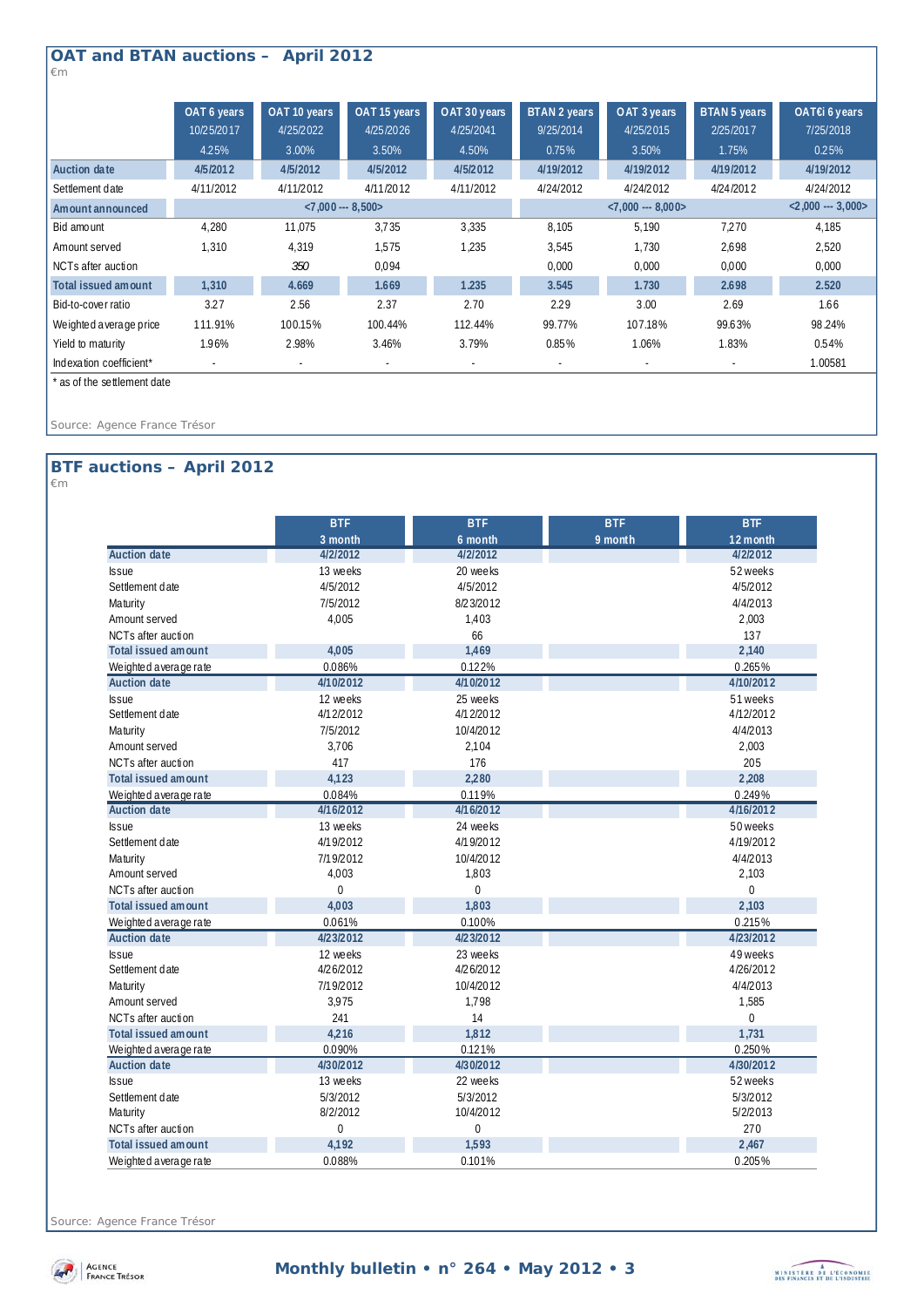





#### **Breakeven inflation**

*daily quotes in %* 



(1) difference between the yield of the OAT 3.75% April 2017 and the yield of the OATi 1% July 2017 (2) difference between the yield of the OAT 4.25% April 2019 and the yield

of the OAT€i 2.25% July 2020

(3) difference between the yield of the OAT 5.5% April 2029 and the yield of the OATi 3.4% July 2029

(4) difference between the yield of the OAT 5.75% October 2032 and the yield of the OAT€i 3.15% July 2032

#### *Source: Bloomberg*

| Negotiable government debt and swaps |                                         |             |             |             |             |             |             |                                |         |
|--------------------------------------|-----------------------------------------|-------------|-------------|-------------|-------------|-------------|-------------|--------------------------------|---------|
| $\not\varepsilon$ bn                 |                                         |             |             |             |             |             |             |                                |         |
|                                      | end<br>2005                             | end<br>2006 | end<br>2007 | end<br>2008 | end<br>2009 | end<br>2010 | end<br>2011 | nd of Marcend of April<br>2012 | 2012    |
|                                      |                                         |             |             |             |             |             |             |                                |         |
| Negotiable government debt           | 877                                     | 877         | 921         | 1,017       | 1,148       | 1,229       | 1,313       | 1,352                          | 1,350   |
| outstanding                          |                                         |             |             |             |             |             |             |                                |         |
| of which index-linked securities     | 90                                      | <i>110</i>  | 132         | 152         | 148         | 159         | 166         | 171                            | 174     |
| <b>OAT</b>                           | 593                                     | 610         | 641         | 681         | 719         | 816         | 888         | 922                            | 917     |
| <b>BTAN</b>                          | 189                                     | 200         | 202         | 198         | 215         | 226         | 247         | 253                            | 257     |
| <b>BTF</b>                           | 95                                      | 66          | 78          | 138         | 214         | 187         | 178         | 177                            | 176     |
| <b>Swaps outstanding</b>             | 52                                      | 44          | 42          | 28          | 20          | 16          | 13          | 13                             | 14      |
|                                      | Average maturity of the negotiable debt |             |             |             |             |             |             |                                |         |
| before swaps                         | 6 years                                 | 7 years     | 7 years     | 6 years     | 6 years     | 7 years     | 7 years     | 7 years                        | 7 years |
|                                      | 267 days                                | 45 days     | 51 days     | 292 days    | 246 days    | 68 days     | 57 days     | 36 days                        | 56 days |
| after swaps                          | 6 years                                 | 7 years     | 7 years     | 6 years     | 6 years     | 7 years     | 7 years     | 7 years                        | 7 years |
|                                      | 228 days                                | 16 days     | 29 days     | 276 days    | 233 days    | 60 days     | 52 days     | 32 days                        | 53 days |

*Source: Agence France Trésor* 

AGENCE **FRANCE** TRESOR

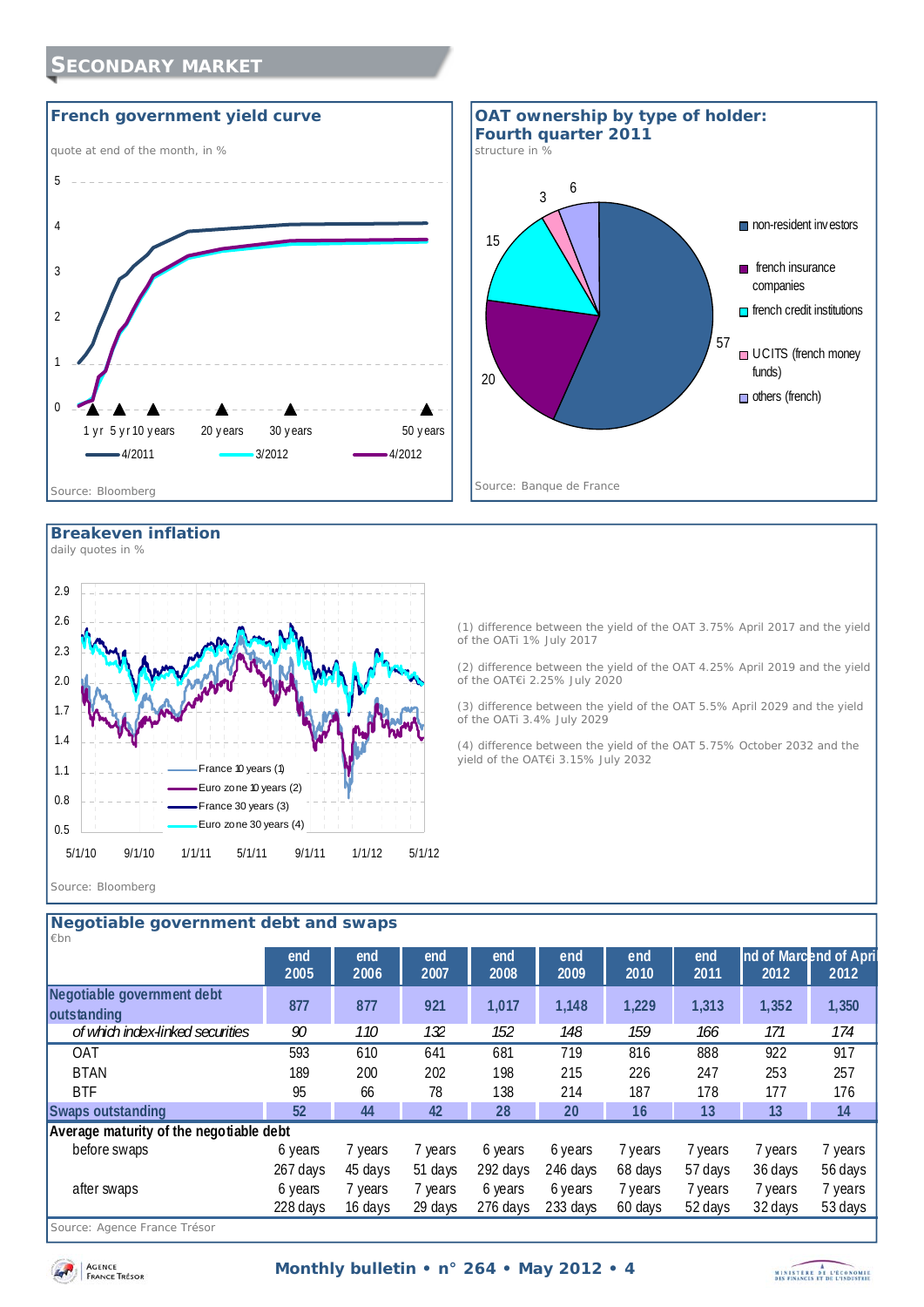

#### **Primary dealers, monthly fixed-rate repo transactions**





#### $\Omega$ 1  $\overline{2}$ 3 4 5 2009 2010 2011 2012 35 40 45 50 55 60 **reassembly** stripping strips outstanding (->) **Stripping and reassembly activity**  *€bn*

*\* New rules since November 09 / See tab on page 10 and 11 for more details on stripped bonds Source: Euroclear France* 

#### **Monthly bulletin • n° 264 • May 2012 • 5**

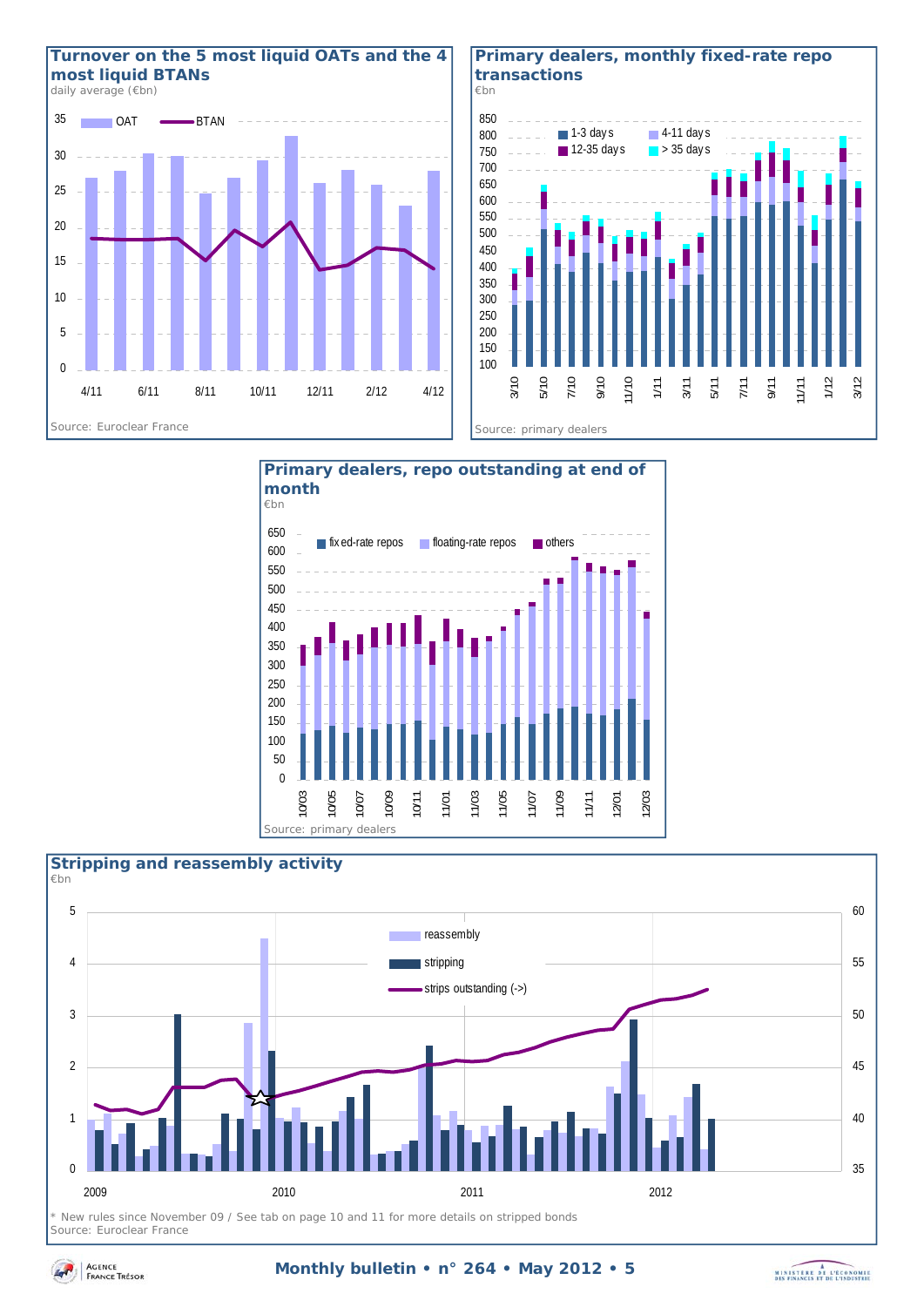# **Greece triggers a shock wave of uncertainty**

By Michel Martinez, Chief Economist France, Société Générale Corporate & Investment Banking

No one can now underestimate the risk that Greece will exit the eurozone. The possibility is very real. More than 85% of Greeks say they want to stay within the eurozone. But at the same time, polls suggest that the anti-austerity parties will build on their gains during the 17 June elections. The new Greek government is thus likely to reaffirm its attachment to the euro while demanding that the international rescue package be renegotiated in favour of less austerity. The ball would then lie in the camp of the eurozone authorities and the IMF. Yet austerity is a prerequisite for the Troika's aid (as for any IMF intervention). It is thus possible to imagine a scenario in which each party sticks to its positions, before the Troika finally cuts off its aid to Greece, forcing the country to print its own currency to recapitalise its liquidity-squeezed banks and pay the part of current spending that is still not covered by revenues. This scenario would by catastrophic for Greece: we estimate that Greek GDP could plunge by more than 25%.

The direct cost of this scenario for the rest of the eurozone is unlikely to exceed 4.5% of the region's GDP. The cost would be huge, but still manageable. The main risk pertains to contagion. How can we convince foreign investors that Greece is a unique case and that the fears concerning the other vulnerable countries (Portugal, Ireland and even Spain) are exaggerated? How can we convince the people in these countries that they will not face the same fate and avoid bank runs to withdraw deposits? We must admit that the eurozone's firewall is not big enough to handle the challenge at hand. To contain contagion risk, the eurozone could still count on the ECB to buy some time. Yet the European public authorities must find responses that 1) boost growth to avoid the pitfalls of an austerity trap, 2) break the vicious circle between sovereign risk and banking risk (via a guaranteed deposit system and the recapitalisation of banks at the European level), and 3) put into place funding facilities capable of financing the most distressed



governments for a period of several months (in other words, to increase the size of the European Stability Mechanism).

It is important to keep in mind that any exit of Greece from the eurozone would not be immediate but would last several months. Before reaching this extreme scenario, several intermediate situations are likely to occur, interspersed with periods of uncertain negotiations. For example, international aid could continue to pay for the servicing of Greek debt, but be withheld for current spending, in which case the Greek state would accumulate overdue payments for its suppliers and public employees. The ECB could also reduce the supply of liquidity to Greek banks without cutting it off completely...

In the meantime, unless the European public authorities act rapidly, contagion is bound to spread and with it financial stress. Companies are likely to postpone their investment and hiring decisions. Like the one last summer, this uncertainty shock could cost more than 1 point of GDP growth. Indeed, the new drop off in the PMI business sentiment indexes suggest that this trend has already begun.

NB: this Agence France Trésor forum offers economists an opportunity to express their personal opinion. Thus, the above article strictly reflects the author's view, and should not be construed as expressing the viewpoints of Agence France Trésor or the Ministry of the Economy, Finance and Industry .

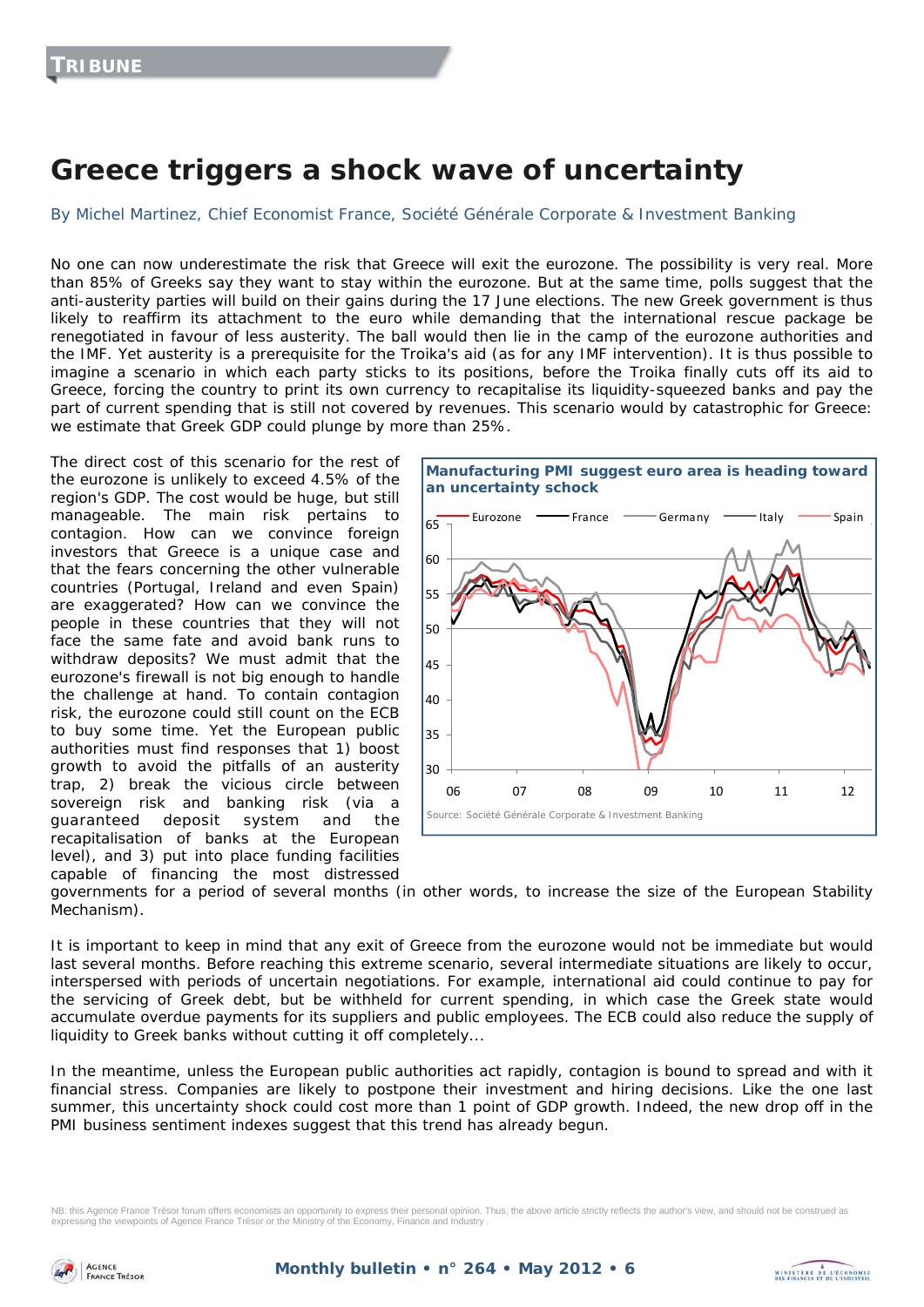#### **Macro-economic forecast**

*Real growth rate as a %* 

|                              | 2011 | 2012 | 2013 |
|------------------------------|------|------|------|
| French GDP                   | 1.7  | 0.7  | 1.75 |
| Household consumption        | 0.3  | 0.3  | 1.2  |
| <b>Business investment</b>   | 4.3  | 0.6  | 4.1  |
| Exports                      | 5.0  | 3.4  | 5.2  |
| Imports                      | 4.8  | 1.6  | 4.0  |
| Consumer prices              | 2.1  | 1.9  | 1.8  |
| (on an annual average basis) |      |      |      |

*Source: French stability programme 2012-2016, Ministry of the Economy, Finance and Industry* 



*Variation in %* 





*Source: Ministry of the Budget, Public Accounts and State Reform* 

#### Industrial output\*, year-on-year -1.4% **3/2012** Household consumption, year-on-year -1.0% **3/2012** Unemployment rate (ILO) 9.8% **12/2011** Consumer prices, year-on-year all items 2.3% **3/2012** all items excluding tobacco 2.2% **3/2012** Trade balance, fob-fob, sa -5.7€bn **3/2012** " " -6.3€bn **2/2012** Current account balance, sa -4.1€bn **3/2012** " " -5.3€bn **2/2012** 10-year constant maturity rate (TEC10) 2.99% **04/30/2012** 3-month interest rate (Euribor) 0.708% **04/30/2012** EUR / USD 1.3214 **04/30/2012** EUR / JPY 105.85 **04/30/2012 Recent economic indicators** *\**manufactured goods */ Source: Insee, Ministry of the Economy, Finance and Industry, Banque de France*

#### **Euro exchange rate**





**Public finance: general government deficit and debt** 

AGENCE **FRANCE TRESOR**  *nomy, Finance and Industry* 

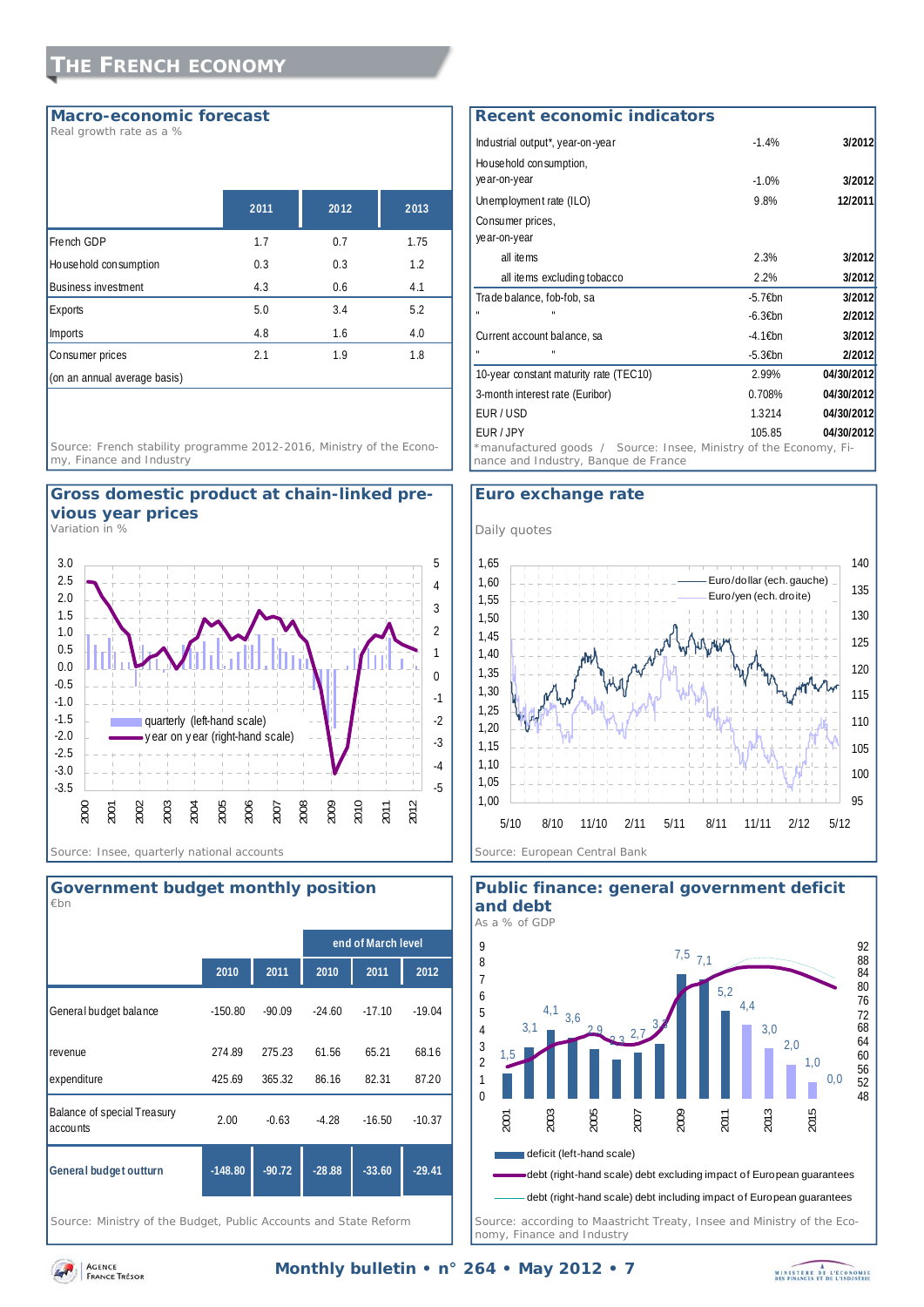| Timetable for the release of French economic indicators                             |                                                           |  |  |  |
|-------------------------------------------------------------------------------------|-----------------------------------------------------------|--|--|--|
| <b>June 2012</b>                                                                    | <b>July 2012</b>                                          |  |  |  |
| 06/07 Job seekers Q1-2012 (BIT)                                                     | 07/06 Foreign trade in May                                |  |  |  |
| 06/08 Foreign trade in April                                                        | 07/10 Industrial output in May                            |  |  |  |
| 06/11 Industrial output in April                                                    | 07/11 Balance of payments in May                          |  |  |  |
| 06/12 Payroll employment: final results Q1-2012                                     | 07/12 Consumer prices: index for June                     |  |  |  |
| 06/13 Balance of payments in April                                                  | 01/22 Industrial trends: monthly survey for July          |  |  |  |
| 06/13 Consumer prices: index for May                                                | 07/25 Industrial trends: quarterly survey for July        |  |  |  |
| 06/16 Inflation (HICP): April index                                                 | 07/25 Job seekers in June                                 |  |  |  |
| 06/22 Industrial trends: monthly survey for June                                    | 07/27 Household confidence survey: July survey            |  |  |  |
| 06/26 New building starts in May                                                    | 07/31 New building starts in June                         |  |  |  |
| 06/26 Household confidence survey: June survey                                      | 07/31 Household consumption of manufactured goods in June |  |  |  |
| 06/26 Job seekers in May                                                            | 07/31 Industrial producer prices: June index              |  |  |  |
| 06/29 Industrial producer prices: May index                                         |                                                           |  |  |  |
| 06/29 Quarterly national accounts: final results Q1-2012                            |                                                           |  |  |  |
| 06/29 General government debt Q1-2012                                               |                                                           |  |  |  |
| 06/29 Household consumption of manufactured goods in May<br>Source: Insee, Eurostat |                                                           |  |  |  |

### **INTERNATIONAL COMPARISONS**





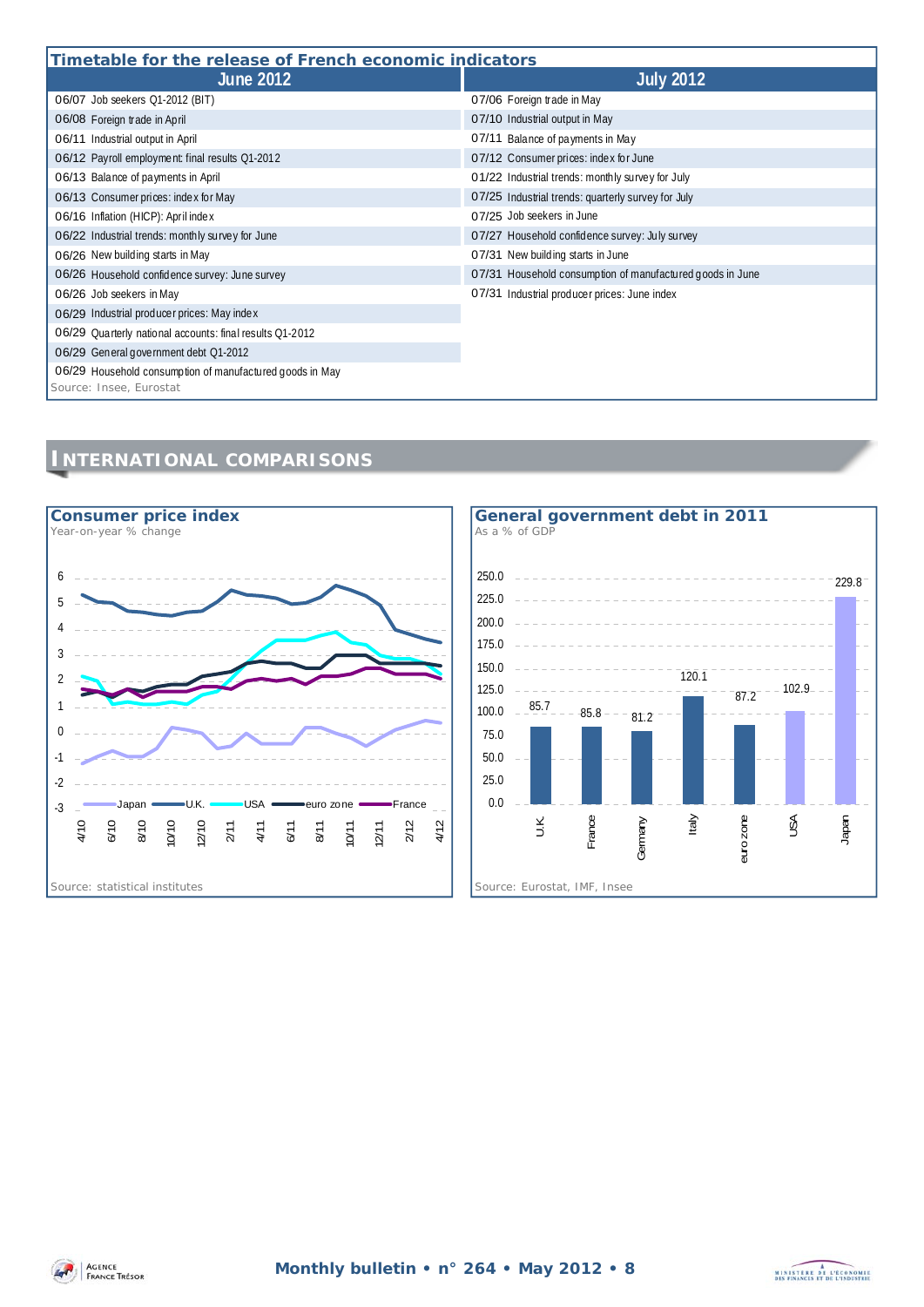### **Treasury notes at April 30, 2012**

*In euros* 

| <b>ISIN CODE</b><br>Euroclear France | <b>Bond</b>                                  | Outstanding                      | Inde xation<br>coefficient | Face value    |
|--------------------------------------|----------------------------------------------|----------------------------------|----------------------------|---------------|
|                                      | Maturity 2012                                | 27,562,000,000                   |                            |               |
| FR0110979186                         | BTAN 4,5% 12 July 2012                       | 15,160,000,000                   |                            |               |
| FR0118153370                         | BTAN 0,75% 20 September 2012                 | 12,402,000,000                   |                            |               |
|                                      | Maturity 2013                                | 53,465,000,000                   |                            |               |
| FR0113087466                         | BTAN 3,75% 12 January 2013                   | 18,738,000,000                   |                            |               |
| FR0114683842                         | BTAN 4,5% 12 July 2013                       | 21,981,000,000                   |                            |               |
| FR0119580019                         | BTAN 2% 25 September 2013                    | 12,746,000,000                   |                            |               |
|                                      | Maturity 2014                                | 63,011,000,000                   |                            |               |
| FR0116114978                         | BTAN 2,5% 12 January 2014                    | 29, 197, 000, 000                |                            |               |
| FR0116843535                         | BTAN 3% 12 July 2014                         | 30,269,000,000                   |                            |               |
| FR0120634490                         | BTAN 0,75% 25 September 2014                 | 3,545,000,000                    |                            |               |
|                                      | Maturity 2015                                | 48,112,000,000                   |                            |               |
| FR0117836652                         | BTAN 2,5% 15 January 2015                    | 21,605,000,000                   |                            |               |
| FR0118462128                         | BTAN 2% 12 July 2015                         | 26,507,000,000                   |                            |               |
|                                      | Maturity 2016                                | 53,733,932,840                   |                            |               |
| FR0119105809                         | BTAN 2,25% 25 February 2016                  | 21,624,000,000                   |                            |               |
| FR0119580050                         | BTAN 2,5% 25 July 2016                       | 22,553,000,000                   |                            |               |
| FR0119105791                         | BTANi 0,45% 25 July 2016                     | 9,556,932,840 (1)                | 1.02962                    | 9,282,000,000 |
| FR0120473253                         | Maturity 2017<br>BTAN 1,75% 25 February 2017 | 11,535,000,000<br>11,535,000,000 |                            |               |

| Total Treasury notes             | 257,418,932,840      |
|----------------------------------|----------------------|
| <b>Average maturity of BTANs</b> | 2 years and 132 days |

(1) Indexed bonds outstanding = face value x indexation coefficient



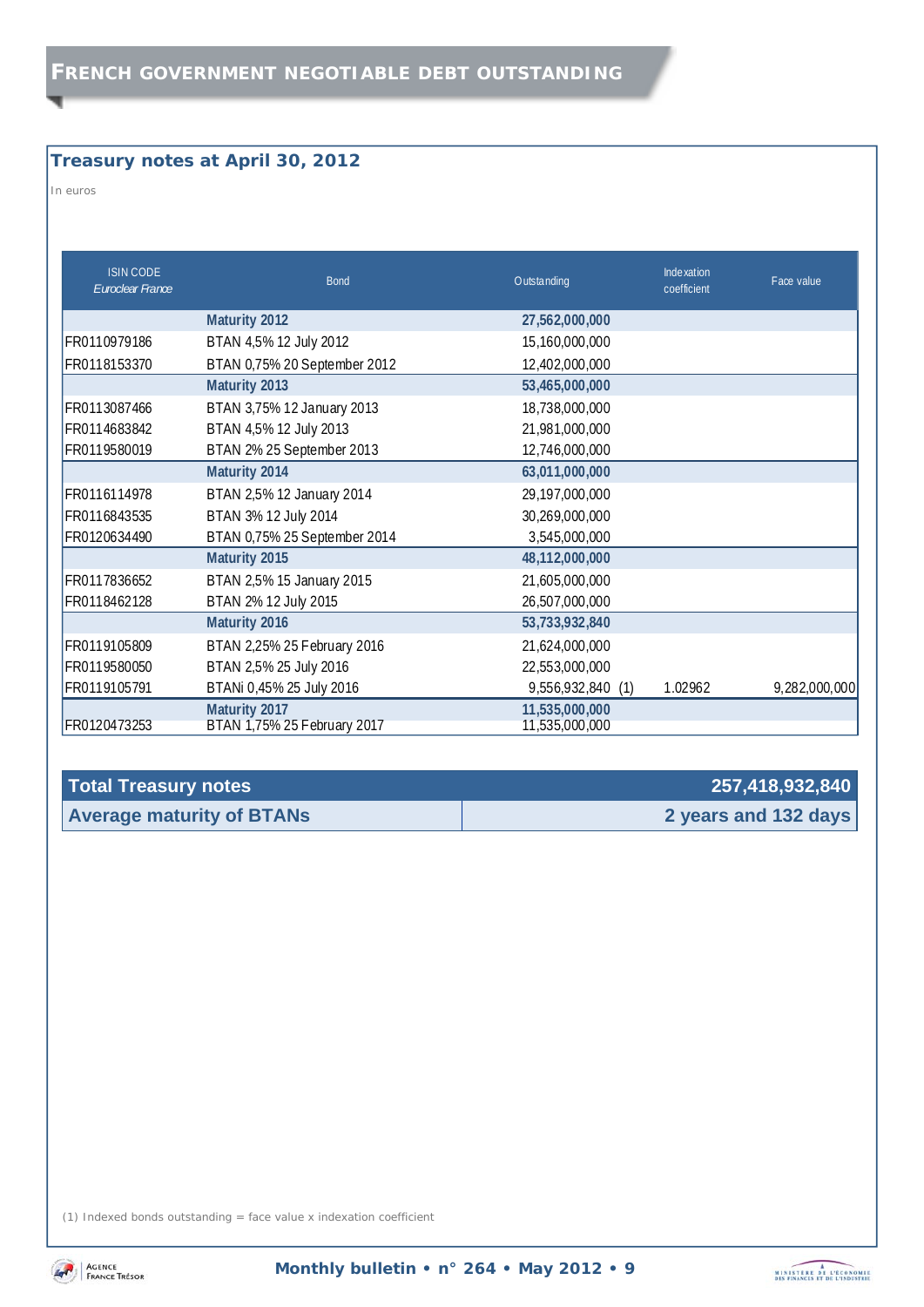### **Fungible Treasury bonds at April 30, 2012**

*In euros* 

| <b>ISIN CODE</b><br>Euroclear France | <b>Bond</b>                     | Outstanding           | Indexation<br>coefficient | Face value     | <b>Stripped</b> |
|--------------------------------------|---------------------------------|-----------------------|---------------------------|----------------|-----------------|
|                                      | Maturity 2012                   | 37,575,297,223        |                           |                |                 |
| FR0000188013                         | OAT€i 3% 25 July 2012           | 13,423,476,960 (1)    | 1.22076                   | 10,996,000,000 | 0               |
| FR0000188690                         | OAT 4.75% 25 October 2012       | 18,716,122,924        |                           |                | 0               |
| FR0000570780                         | OAT 8.5% 26 December 2012       | 5,435,697,339         |                           |                |                 |
|                                      | Maturity 2013                   | 63,903,029,779        |                           |                |                 |
| FR0000188989                         | OAT 4% 25 April 2013            | 22,207,183,879        |                           |                | 0               |
| FR0000188955                         | OATi 2.5% 25 July 2013          | 18,370,088,221 (1)    | 1.17060                   | 15,692,882,471 | 0               |
| FR0010011130                         | OAT 4% 25 October 2013          | 23,325,757,679        |                           |                | 0               |
|                                      | Maturity 2014                   | 46,695,724,224        |                           |                |                 |
| FR0010061242                         | OAT 4% 25 April 2014            | 25, 111, 752, 234     |                           |                | 0               |
| FR0010112052                         | OAT 4% 25 October 2014          | 21,583,971,990        |                           |                | 0               |
|                                      | Maturity 2015                   | 72,760,049,613        |                           |                |                 |
| FR0010163543                         | OAT 3.5% 25 April 2015          | 23,257,313,893        |                           |                | 0               |
| FR0010135525                         | OAT€i 1.6% 25 July 2015         | 16,266,735,720 (1)    | 1.15761                   | 14,052,000,000 | $\Omega$        |
| FR0010216481                         | OAT 3% 25 October 2015          | 33,236,000,000        |                           |                | 0               |
|                                      | Maturity 2016                   | 56,770,000,000        |                           |                |                 |
| FR0010288357                         | OAT 3.25% 25 April 2016         | 27,981,000,000        |                           |                | 0               |
| FR0000187361                         | OAT 5% 25 October 2016          | 28,789,000,000        |                           |                | 560,263,600     |
|                                      | Maturity 2017                   | 76,169,723,000        |                           |                |                 |
| FR0010415331                         | OAT 3.75% 25 April 2017         | 30,235,000,000        |                           |                | 0               |
| FR0010235176                         | OATi 1% 25 July 2017            | 22,444,723,000 (1)    | 1.11140                   | 20,195,000,000 |                 |
| FR0010517417                         | OAT 4.25% 25 October 2017       | 23,490,000,000        |                           |                | 0               |
|                                      | Maturity 2018                   | 50,700,186,400        |                           |                |                 |
| FR0010604983                         | OAT 4% 25 April 2018            | 25,520,000,000        |                           |                | 0               |
| FR0011237643                         | OAT€i 0.25% 25 July 2018        | 2,537,186,400 (1)     | 1.00682                   | 2,520,000,000  | 0               |
| FR0010670737                         | OAT 4.25% 25 October 2018       | 22,643,000,000        |                           |                | 0               |
|                                      | Maturity 2019                   | 72,242,548,233        |                           |                |                 |
| FR0000189151                         | OAT 4.25% 25 April 2019         | 28,002,000,000        |                           |                | 0               |
| FR0010850032                         | OATi 1.3% 25 July 2019          | 9,170,538,880 (1)     | 1.04591                   | 8,768,000,000  |                 |
| FR0000570921                         | OAT 8.5% 25 October 2019        | 8,844,392,893         |                           |                | 5,641,300,100   |
| FR0010776161                         | OAT 3.75% 25 October 2019       | 26,203,000,000        |                           |                | U               |
| FR0000570954                         | OAT cap. 9.82% 31 December 2019 | 22,616,460<br>(2)     |                           | 6,692,154      |                 |
|                                      | Maturity 2020                   | 84,213,466,250        |                           |                |                 |
| FR0010854182                         | OAT 3.5% 25 April 2020          | 29,871,000,000        |                           |                | 0               |
| FR0010050559                         | OAT€i 2.25% 25 July 2020        | 23,597,466,250 (1)    | 1.18135                   | 19,975,000,000 | O.              |
| FR0010949651                         | OAT 2.5% 25 October 2020        | 30,745,000,000        |                           |                | 0               |
|                                      | Maturity 2021                   | 59,355,000,000        |                           |                |                 |
| FR0010192997                         | OAT 3.75% 25 April 2021         | 31,402,000,000        |                           |                | 188,966,800     |
| FR0011059088                         | OAT 3.25% 25 October 2021       | 27,953,000,000        |                           |                |                 |
|                                      | Maturity 2022                   | 31,797,923,930        |                           |                |                 |
| FR0000571044                         | OAT 8.25% 25 April 2022         | 1,243,939,990         |                           |                | 755,468,400     |
| FR0011196856                         | OAT 3% 25 April 2022            | 15,719,000,000        |                           |                |                 |
| FR0010899765                         | OAT€i 1.1% 25 July 2022         | 14,834,983,940<br>(1) | 1.05019                   | 14,126,000,000 |                 |
|                                      | Maturity 2023                   | 52,122,728,183        |                           |                |                 |
| FR0000571085                         | OAT 8.5% 25 April 2023          | 10,606,195,903        |                           |                | 6,514,825,000   |
| FR0010585901                         | OATi 2.1% 25 July 2023          | 10,028,532,280 (1)    | 1.07741                   | 9,308,000,000  |                 |
| FR0010466938                         | OAT 4.25% 25 October 2023       | 31,488,000,000        |                           |                | 382,952,000     |

(1) Indexed bonds outstanding = face value x indexation coefficient

(2) Including coupons capitalized at 12/31/2010 ; not open to subscription

(3) Revised updated on 03/28/2010 ; not open to subscription

OATi: OAT indexed on the French consumer prices index (excluding tobacco) OAT€i: OAT indexed on the eurozone harmonized index of consumer prices (excluding tobacco)



**Monthly bulletin • n° 264 • May 2012 • 10** 

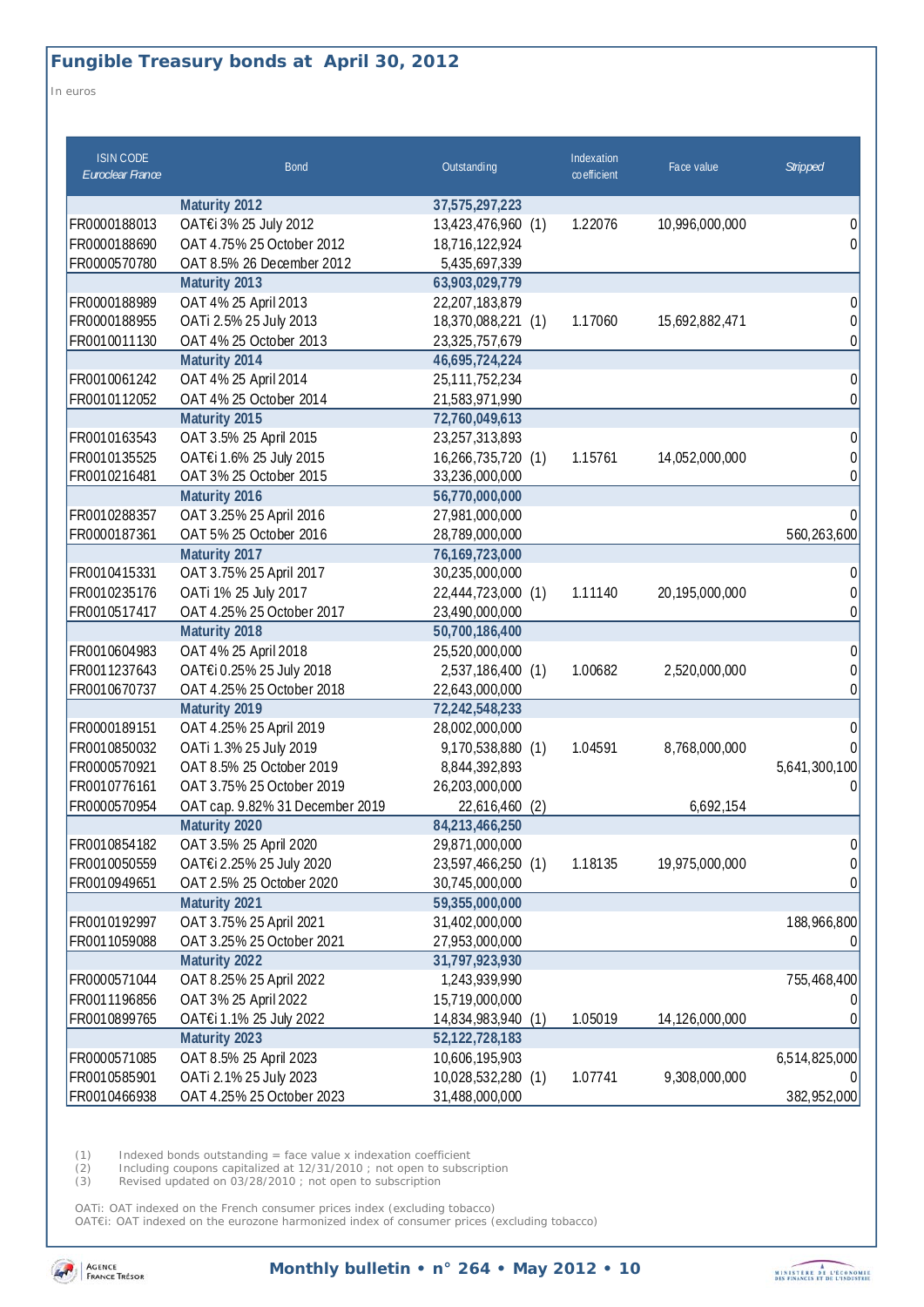*In euros* 

| <b>ISIN CODE</b><br>Euroclear France | <b>Bond</b>                   | Outstanding          | Indexation<br>co efficient | Face value    | <b>Stripped</b> |
|--------------------------------------|-------------------------------|----------------------|----------------------------|---------------|-----------------|
|                                      | Maturity 2025                 | 15,873,928,118       |                            |               |                 |
| FR0000571150                         | OAT 6% 25 October 2025        | 15,873,928,118       |                            |               | 3,083,326,900   |
|                                      | Maturity 2026                 | 28,345,000,000       |                            |               |                 |
| FR0010916924                         | OAT 3.5% 25 April 2026        | 28,345,000,000       |                            |               | 469,050,000     |
|                                      | Maturity 2027                 | 4,668,524,120        |                            |               |                 |
| FR0011008705                         | OAT€i 1.85% 25 July 2027      | 4,668,524,120<br>(1) | 1.03492                    | 4,511,000,000 | 0               |
|                                      | Maturity 2028                 | 19,091,126           |                            |               |                 |
| FR0000571226                         | OAT zero coupon 28 March 2028 | 19,091,126<br>(3)    |                            | 46,232,603    |                 |
|                                      | Maturity 2029                 | 33,417,822,587       |                            |               |                 |
| FR0000571218                         | OAT 5.5% 25 April 2029        | 24,265,880,458       |                            |               | 3,620,909,500   |
| FR0000186413                         | OATi 3.4% 25 July 2029        | 9,151,942,129<br>(1) | 1.22826                    | 7,451,144,000 | $\Omega$        |
|                                      | Maturity 2032                 | 33,945,547,150       |                            |               |                 |
| FR0000188799                         | OAT€i 3.15% 25 July 2032      | 11,214,224,550 (1)   | 1.19695                    | 9,369,000,000 | $\Omega$        |
| FR0000187635                         | OAT 5.75% 25 October 2032     | 22,731,322,600       |                            |               | 10,990,999,000  |
|                                      | Maturity 2035                 | 19,089,000,000       |                            |               |                 |
| FR0010070060                         | OAT 4.75% 25 April 2035       | 19,089,000,000       |                            |               | 4,212,386,000   |
|                                      | Maturity 2038                 | 23,889,000,000       |                            |               |                 |
| FR0010371401                         | OAT 4% 25 October 2038        | 23,889,000,000       |                            |               | 4,486,350,000   |
|                                      | Maturity 2040                 | 9,024,197,640        |                            |               |                 |
| FR0010447367                         | OAT€i 1.8% 25 July 2040       | 9,024,197,640<br>(1) | 1.10876                    | 8,139,000,000 | 0               |
|                                      | Maturity 2041                 | 21,357,000,000       |                            |               |                 |
| FR0010773192                         | OAT 4.5% 25 April 2041        | 21,357,000,000       |                            |               | 4,086,500,000   |
|                                      | Maturity 2055                 | 14,926,000,000       |                            |               |                 |
| FR0010171975                         | OAT 4% 25 April 2055          | 14,926,000,000       |                            |               | 5,309,867,000   |
|                                      | Maturity 2060                 | 8,167,000,000        |                            |               |                 |
| FR0010870956                         | OAT 4% 25 April 2060          | 8,167,000,000        |                            |               | 2,269,900,000   |

| Total fungible Treasury bonds | 917,027,787,576      |
|-------------------------------|----------------------|
| Stripped outstanding          | 52,573,064,300       |
| As a % of strippable bonds    | $5.9 \%$             |
| <b>Average maturity</b>       | 9 years and 296 days |

(1) Indexed bonds outstanding = face value x indexation coefficient

(2) Including coupons capitalized at 12/31/2010 ; not open to subscription

(3) Revised updated on 03/28/2010 ; not open to subscription

OATi: OAT indexed on the French consumer prices index (excluding tobacco)

OAT€i: OAT indexed on the eurozone harmonized index of consumer prices (excluding tobacco)